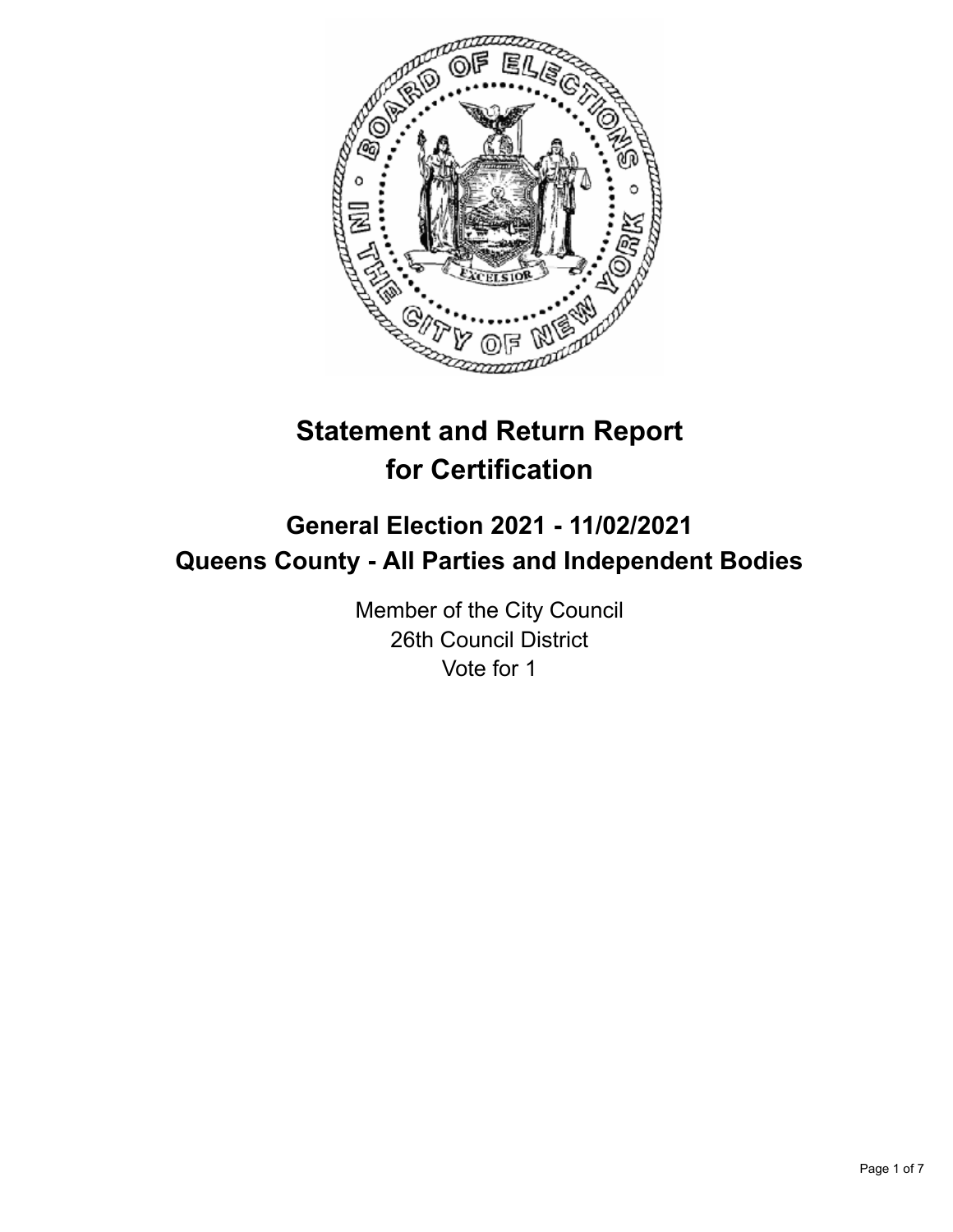

| PUBLIC COUNTER                                           | 6,913                   |
|----------------------------------------------------------|-------------------------|
| MANUALLY COUNTED EMERGENCY                               | 0                       |
| ABSENTEE / MILITARY                                      | 425                     |
| <b>AFFIDAVIT</b>                                         | 54                      |
| <b>Total Ballots</b>                                     | 7,392                   |
| Less - Inapplicable Federal/Special Presidential Ballots | 0                       |
| <b>Total Applicable Ballots</b>                          | 7,392                   |
| JULIE WON (DEMOCRATIC)                                   | 4,978                   |
| MARVIN R. JEFFCOAT (REPUBLICAN)                          | 1,709                   |
| MARVIN R. JEFFCOAT (CONSERVATIVE)                        | 251                     |
| AMIT BAGGA (WRITE-IN)                                    | 3                       |
| ANTHONY FAUCI (WRITE-IN)                                 | 1                       |
| BALTHAZAR B. TERLICKI (WRITE-IN)                         | $\overline{2}$          |
| <b>BRENT O'LEARY (WRITE-IN)</b>                          | 4                       |
| CRAIG B. GERAGHTY (WRITE-IN)                             | 1                       |
| DENISE KEEHAH-SMITH (WRITE-IN)                           | 1                       |
| DENISE KEEHAN SMITH (WRITE-IN)                           | 3                       |
| DENISE KEEHAN-SMITH (WRITE-IN)                           | 1                       |
| EDWIN DEJESUS (WRITE-IN)                                 | 1                       |
| EMILY SHARPE (WRITE-IN)                                  | 1                       |
| FELICIA KALAN (WRITE-IN)                                 | 1                       |
| FRANKLIN J. BRUNO (WRITE-IN)                             | 1                       |
| HELEN MULVANY (WRITE-IN)                                 | 1                       |
| HERBERT REYNOLDS (WRITE-IN)                              | 1                       |
| JAMES VAN BRAMER (WRITE-IN)                              | 1                       |
| JOHN BRODERICK (WRITE-IN)                                | 1                       |
| JONATHAN BAILEY (WRITE-IN)                               | 1                       |
| JULIA FORMAN (WRITE-IN)                                  | $\overline{\mathbf{c}}$ |
| LINDA KASAKYAN (WRITE-IN)                                | 1                       |
| MARCUS ROSE (WRITE-IN)                                   | 1                       |
| MICHELLE TAMAGAWA (WRITE-IN)                             | 1                       |
| PAPERBOY LOVE PRINCE (WRITE-IN)                          | 1                       |
| PETRI MONGELUZO (WRITE-IN)                               | 1                       |
| SAM SPARKS (WRITE-IN)                                    | 1                       |
| STEVEN RAGA (WRITE-IN)                                   | 1                       |
| SULTAN MARUF (WRITE-IN)                                  | 1                       |
| TATYANA PANN (WRITE-IN)                                  | 1                       |
| TONY AVELLA (WRITE-IN)                                   | 1                       |
| UNATTRIBUTABLE WRITE-IN (WRITE-IN)                       | 6                       |
| <b>Total Votes</b>                                       | 6,981                   |
| Unrecorded                                               | 411                     |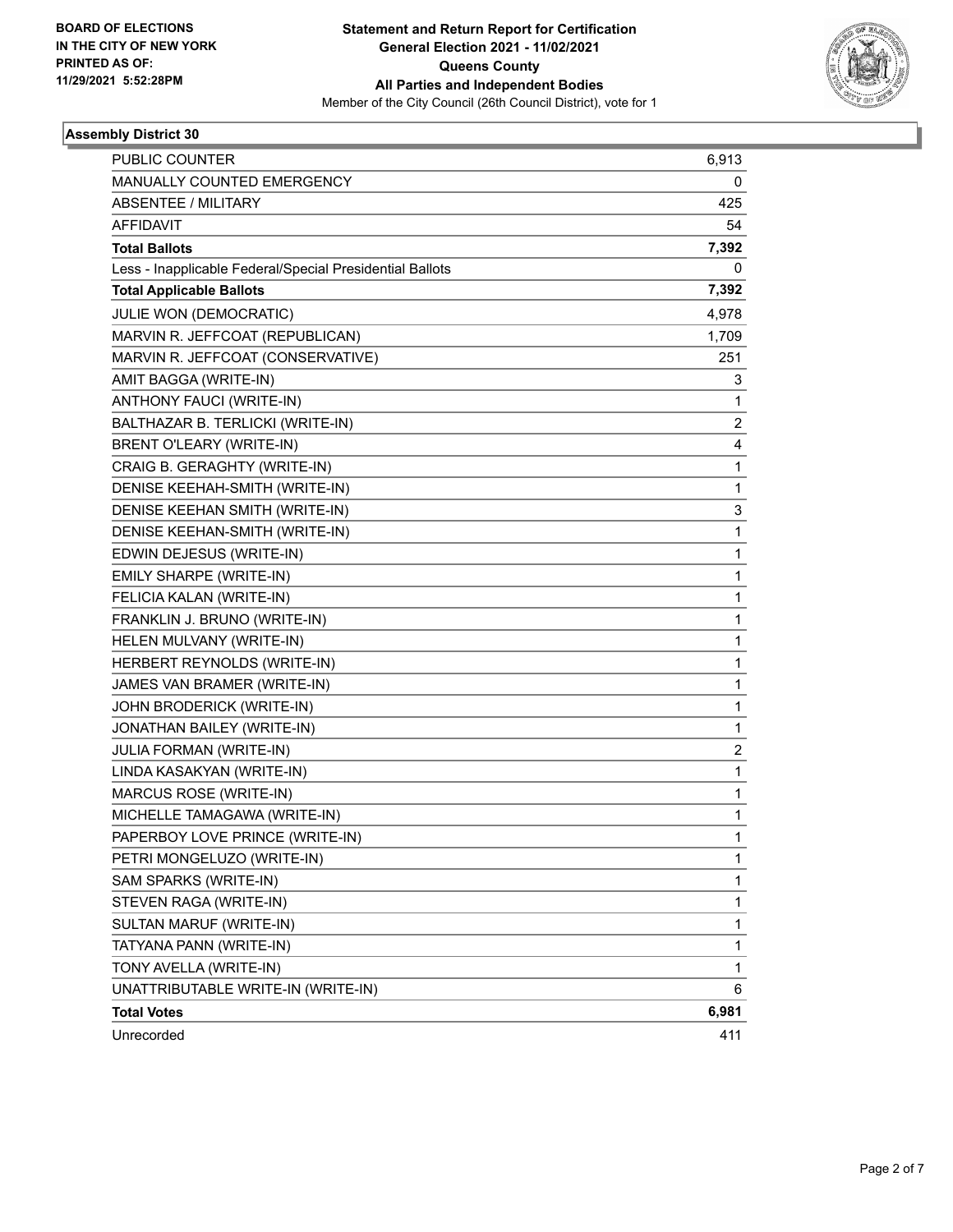

| <b>PUBLIC COUNTER</b>                                    | 1,545 |
|----------------------------------------------------------|-------|
| <b>MANUALLY COUNTED EMERGENCY</b>                        | 0     |
| ABSENTEE / MILITARY                                      | 77    |
| <b>AFFIDAVIT</b>                                         | 11    |
| <b>Total Ballots</b>                                     | 1,633 |
| Less - Inapplicable Federal/Special Presidential Ballots | 0     |
| <b>Total Applicable Ballots</b>                          | 1,633 |
| <b>JULIE WON (DEMOCRATIC)</b>                            | 1,137 |
| MARVIN R. JEFFCOAT (REPUBLICAN)                          | 360   |
| MARVIN R. JEFFCOAT (CONSERVATIVE)                        | 40    |
| BRENT O'LEARY (WRITE-IN)                                 | 1     |
| <b>EBONY YOUNG (WRITE-IN)</b>                            | 1     |
| STEVEN RAGA (WRITE-IN)                                   | 1     |
| SURAJ JASWAL (WRITE-IN)                                  |       |
| UNATTRIBUTABLE WRITE-IN (WRITE-IN)                       | 3     |
| <b>Total Votes</b>                                       | 1,544 |
| Unrecorded                                               | 89    |

| PUBLIC COUNTER                                           | 678            |
|----------------------------------------------------------|----------------|
| <b>MANUALLY COUNTED EMERGENCY</b>                        | 0              |
| ABSENTEE / MILITARY                                      | 40             |
| <b>AFFIDAVIT</b>                                         | 6              |
| <b>Total Ballots</b>                                     | 724            |
| Less - Inapplicable Federal/Special Presidential Ballots | 0              |
| <b>Total Applicable Ballots</b>                          | 724            |
| JULIE WON (DEMOCRATIC)                                   | 528            |
| MARVIN R. JEFFCOAT (REPUBLICAN)                          | 135            |
| MARVIN R. JEFFCOAT (CONSERVATIVE)                        | 24             |
| EDWIN DEJESUS (WRITE-IN)                                 | 1              |
| <b>JIMMY VAN BRAMER (WRITE-IN)</b>                       | 1              |
| UNCOUNTED WRITE-IN PER STATUTE (WRITE-IN)                | 1              |
| VICKIE PALADINO (WRITE-IN)                               | $\overline{2}$ |
| <b>Total Votes</b>                                       | 692            |
| Unrecorded                                               | 32             |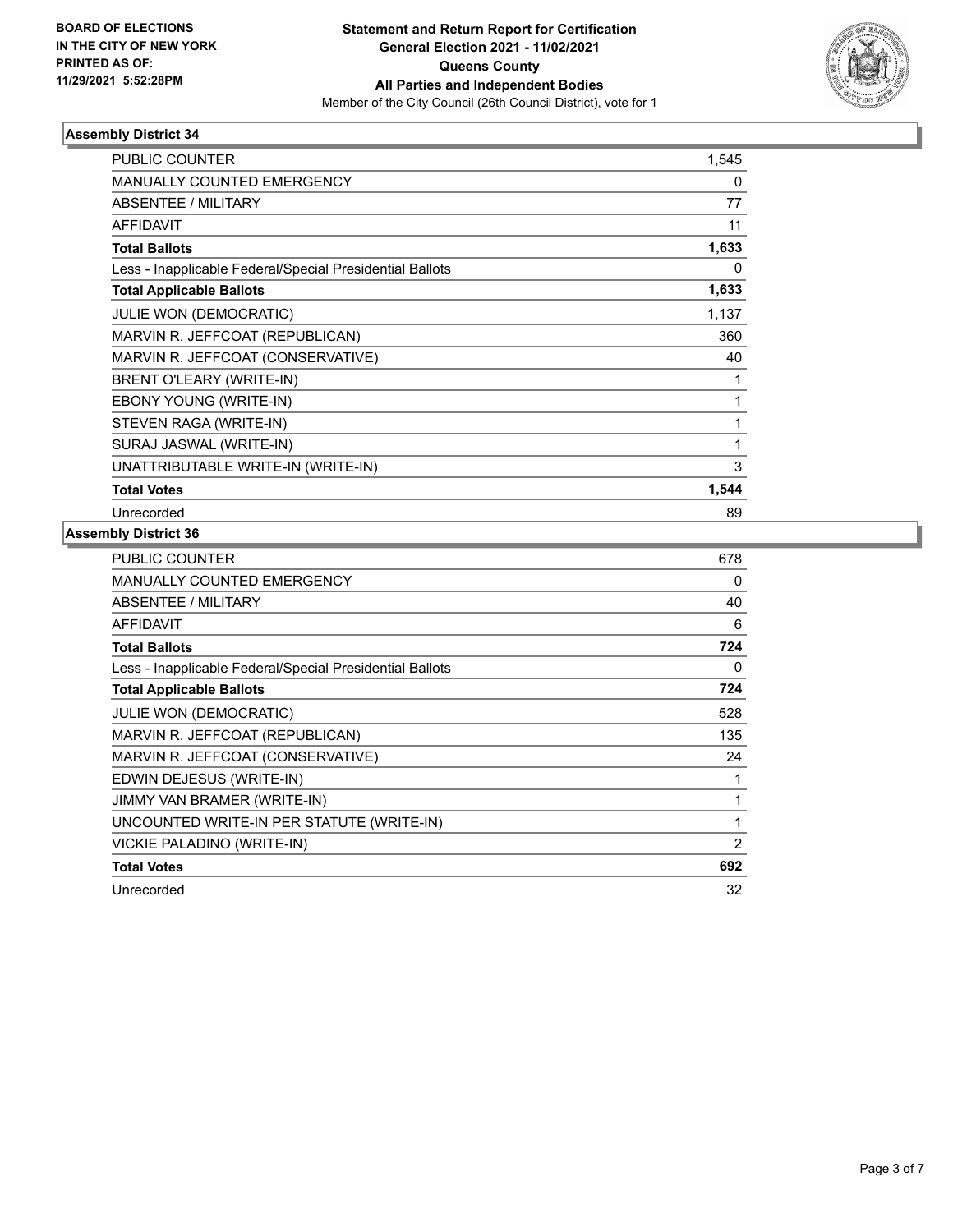

| PUBLIC COUNTER                                           | 10,413 |
|----------------------------------------------------------|--------|
| MANUALLY COUNTED EMERGENCY                               | 0      |
| <b>ABSENTEE / MILITARY</b>                               | 686    |
| <b>AFFIDAVIT</b>                                         | 111    |
| <b>Total Ballots</b>                                     | 11,210 |
| Less - Inapplicable Federal/Special Presidential Ballots | 0      |
| <b>Total Applicable Ballots</b>                          | 11,210 |
| JULIE WON (DEMOCRATIC)                                   | 8,706  |
| MARVIN R. JEFFCOAT (REPUBLICAN)                          | 1,622  |
| MARVIN R. JEFFCOAT (CONSERVATIVE)                        | 246    |
| AHMET KUCULE (WRITE-IN)                                  | 1      |
| ALBERT PRISACANIV (WRITE-IN)                             | 1      |
| AMIT BAGGA (WRITE-IN)                                    | 5      |
| ANDREW Q. KOLLER (WRITE-IN)                              | 1      |
| ANGELA GLOVER (WRITE-IN)                                 | 1      |
| BRENT O'LEARY (WRITE-IN)                                 | 7      |
| CATHERINE ROJAS (WRITE-IN)                               | 2      |
| CEIL WITHERSPOON (WRITE-IN)                              | 1      |
| DANIELLE BRECKER (WRITE-IN)                              | 1      |
| DENISE KEEHAN SMITH (WRITE-IN)                           | 1      |
| DENISE KEEHAN-SMITH (WRITE-IN)                           | 1      |
| EDWIN DE JESUS (WRITE-IN)                                | 1      |
| EMILY SHARPE (WRITE-IN)                                  | 1      |
| <b>GRACE FRUTOS (WRITE-IN)</b>                           | 2      |
| JANISIA HACHICHA (WRITE-IN)                              | 1      |
| <b>JESSE LAYMON (WRITE-IN)</b>                           | 1      |
| JIMMY VAN BRAMER (WRITE-IN)                              | 2      |
| JOLIE CUMINALE (WRITE-IN)                                | 1      |
| JONATHAN BAILEY (WRITE-IN)                               | 2      |
| JUMAANE D. WILLIAMS (WRITE-IN)                           | 1      |
| <b>LEONARD BATES (WRITE-IN)</b>                          | 1      |
| LORENZO BREA (WRITE-IN)                                  | 2      |
| MACED MARON (WRITE-IN)                                   | 1      |
| MICHAEL KILPATRICK (WRITE-IN)                            | 1      |
| NATHANIEL BEATI (WRITE-IN)                               | 1      |
| SAGAR CHADA (WRITE-IN)                                   | 1      |
| STEVE ZECHOWSKI (WRITE-IN)                               | 1      |
| SULTAN MARUF (WRITE-IN)                                  | 1      |
| UNATTRIBUTABLE WRITE-IN (WRITE-IN)                       | 9      |
| <b>Total Votes</b>                                       | 10,626 |
| Unrecorded                                               | 584    |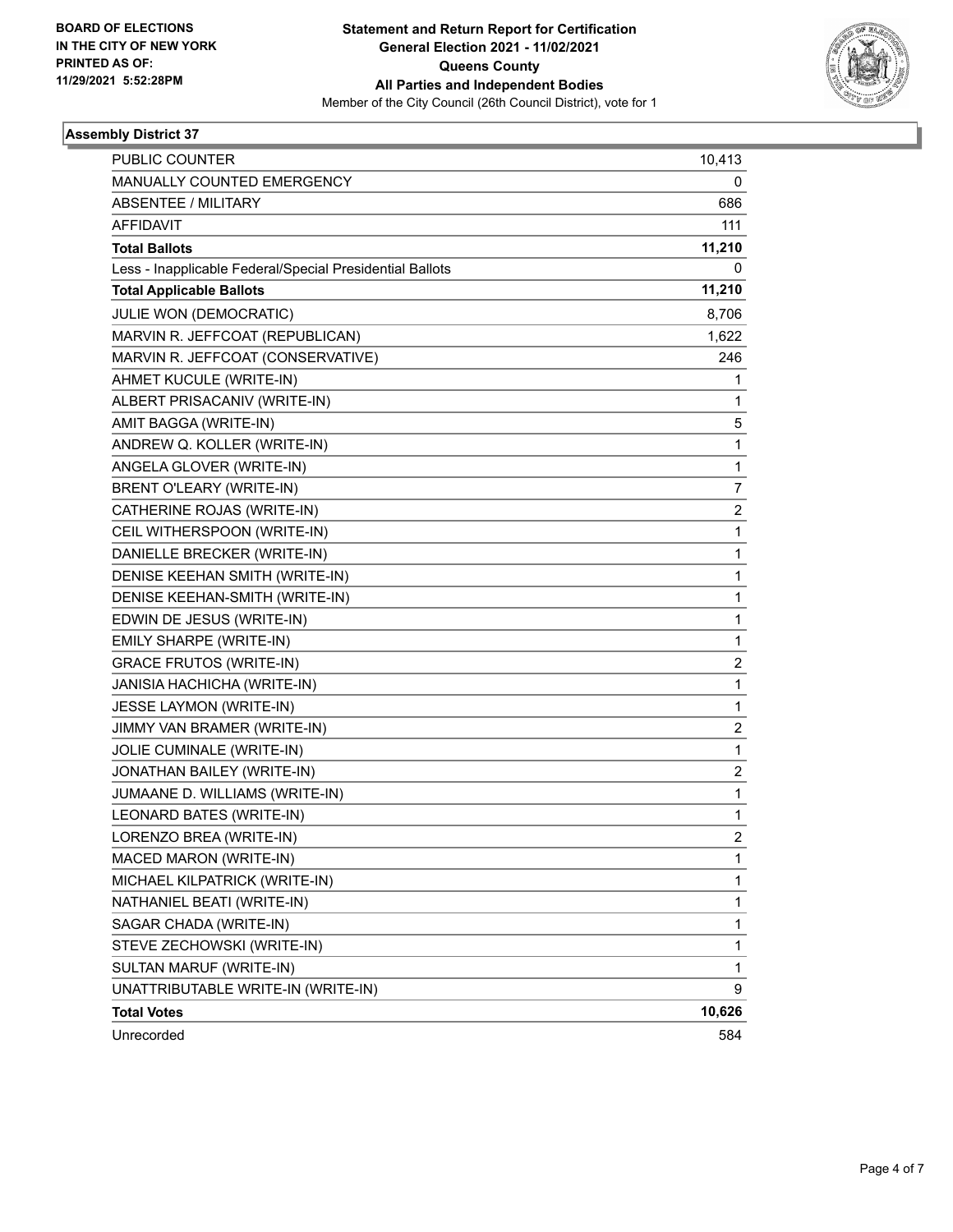

| <b>PUBLIC COUNTER</b>                                    | 66 |
|----------------------------------------------------------|----|
| <b>MANUALLY COUNTED EMERGENCY</b>                        | 0  |
| ABSENTEE / MILITARY                                      | 4  |
| AFFIDAVIT                                                | 0  |
| <b>Total Ballots</b>                                     | 70 |
| Less - Inapplicable Federal/Special Presidential Ballots | 0  |
| <b>Total Applicable Ballots</b>                          | 70 |
| <b>JULIE WON (DEMOCRATIC)</b>                            | 49 |
| MARVIN R. JEFFCOAT (REPUBLICAN)                          | 16 |
| MARVIN R. JEFFCOAT (CONSERVATIVE)                        | 0  |
| <b>Total Votes</b>                                       | 65 |
| Unrecorded                                               | 5  |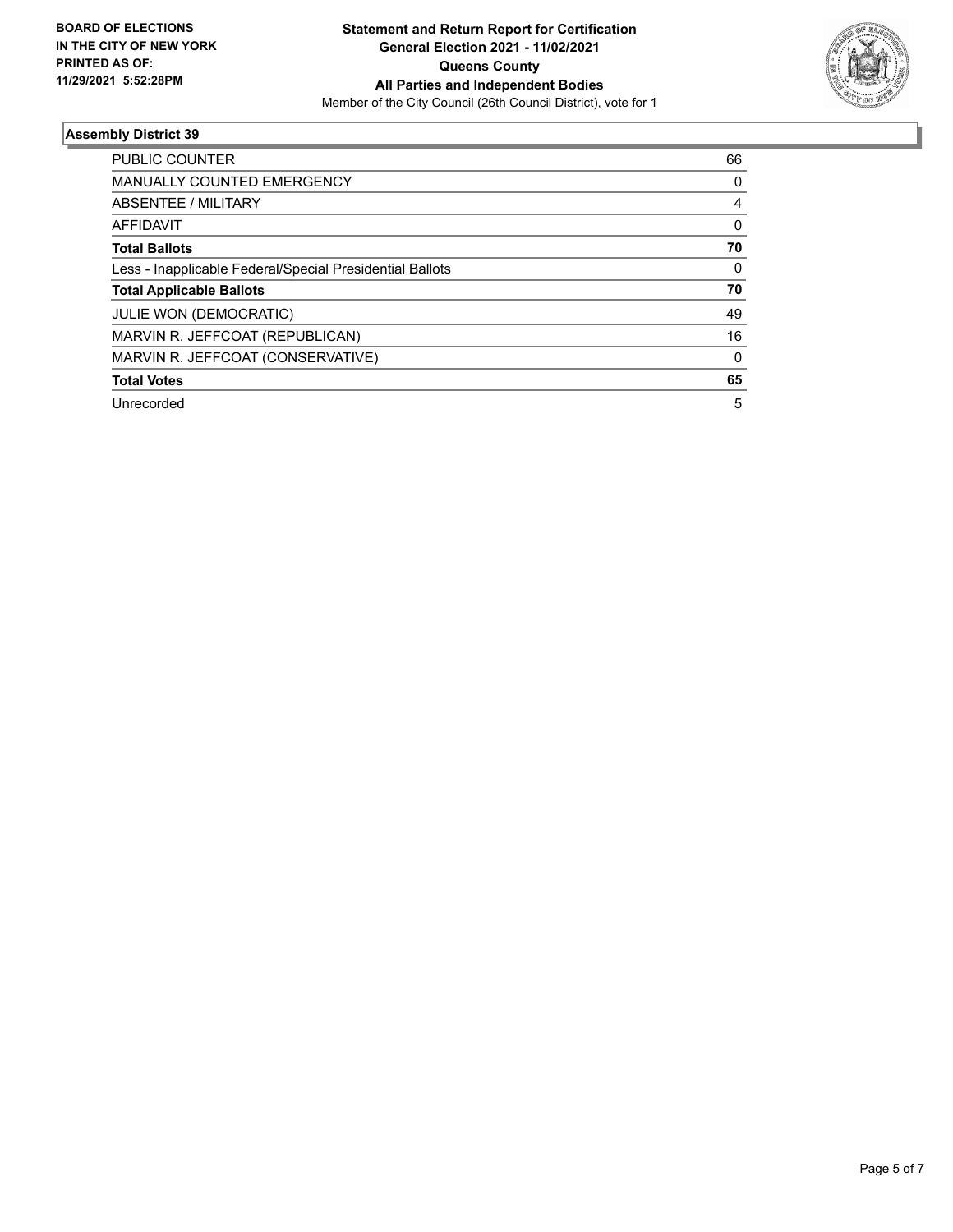

## **Total for Member of the City Council (26th Council District) - Queens County**

| <b>PUBLIC COUNTER</b>                                    | 19,615                  |
|----------------------------------------------------------|-------------------------|
| MANUALLY COUNTED EMERGENCY                               | 0                       |
| <b>ABSENTEE / MILITARY</b>                               | 1,232                   |
| AFFIDAVIT                                                | 182                     |
| <b>Total Ballots</b>                                     | 21,029                  |
| Less - Inapplicable Federal/Special Presidential Ballots | 0                       |
| <b>Total Applicable Ballots</b>                          | 21,029                  |
| JULIE WON (DEMOCRATIC)                                   | 15,398                  |
| MARVIN R. JEFFCOAT (REPUBLICAN)                          | 3,842                   |
| MARVIN R. JEFFCOAT (CONSERVATIVE)                        | 561                     |
| AHMET KUCULE (WRITE-IN)                                  | 1                       |
| ALBERT PRISACANIV (WRITE-IN)                             | 1                       |
| AMIT BAGGA (WRITE-IN)                                    | 8                       |
| ANDREW Q. KOLLER (WRITE-IN)                              | 1                       |
| ANGELA GLOVER (WRITE-IN)                                 | 1                       |
| ANTHONY FAUCI (WRITE-IN)                                 | 1                       |
| BALTHAZAR B. TERLICKI (WRITE-IN)                         | 2                       |
| BRENT O'LEARY (WRITE-IN)                                 | 12                      |
| CATHERINE ROJAS (WRITE-IN)                               | $\overline{2}$          |
| CEIL WITHERSPOON (WRITE-IN)                              | 1                       |
| CRAIG B. GERAGHTY (WRITE-IN)                             | 1                       |
| DANIELLE BRECKER (WRITE-IN)                              | 1                       |
| DENISE KEEHAH-SMITH (WRITE-IN)                           | 1                       |
| DENISE KEEHAN SMITH (WRITE-IN)                           | 4                       |
| DENISE KEEHAN-SMITH (WRITE-IN)                           | $\overline{\mathbf{c}}$ |
| EBONY YOUNG (WRITE-IN)                                   | 1                       |
| EDWIN DE JESUS (WRITE-IN)                                | 1                       |
| EDWIN DEJESUS (WRITE-IN)                                 | $\overline{c}$          |
| EMILY SHARPE (WRITE-IN)                                  | 2                       |
| FELICIA KALAN (WRITE-IN)                                 | 1                       |
| FRANKLIN J. BRUNO (WRITE-IN)                             | 1                       |
| <b>GRACE FRUTOS (WRITE-IN)</b>                           | $\overline{c}$          |
| HELEN MULVANY (WRITE-IN)                                 | 1                       |
| HERBERT REYNOLDS (WRITE-IN)                              | 1                       |
| JAMES VAN BRAMER (WRITE-IN)                              | 1                       |
| JANISIA HACHICHA (WRITE-IN)                              | 1                       |
| JESSE LAYMON (WRITE-IN)                                  | 1                       |
| JIMMY VAN BRAMER (WRITE-IN)                              | 3                       |
| JOHN BRODERICK (WRITE-IN)                                | 1                       |
| JOLIE CUMINALE (WRITE-IN)                                | 1                       |
| JONATHAN BAILEY (WRITE-IN)                               | 3                       |
| JULIA FORMAN (WRITE-IN)                                  | 2                       |
| JUMAANE D. WILLIAMS (WRITE-IN)                           | 1                       |
| LEONARD BATES (WRITE-IN)                                 | 1                       |
| LINDA KASAKYAN (WRITE-IN)                                | 1                       |
| LORENZO BREA (WRITE-IN)                                  | 2                       |